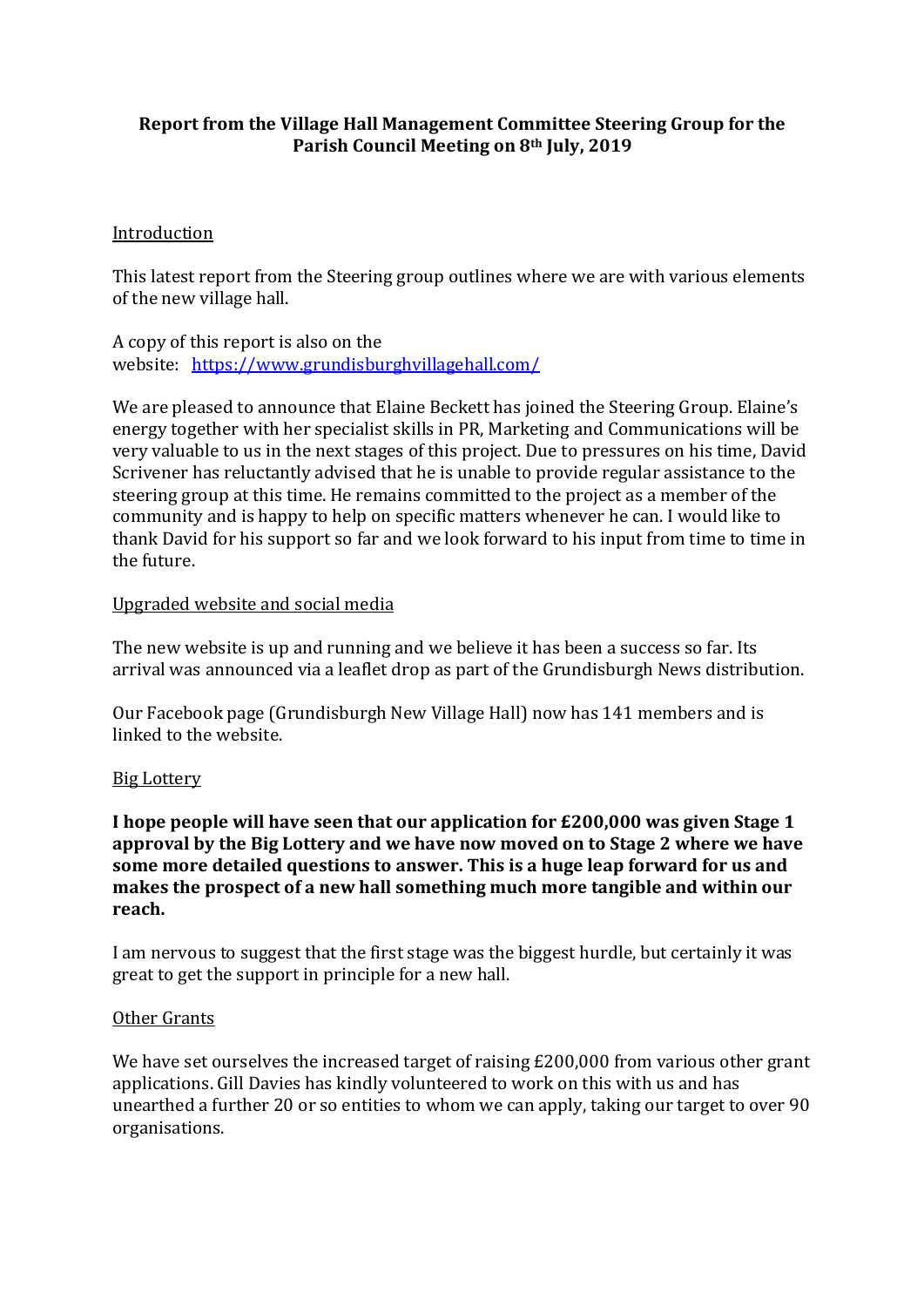This is a slow process as each application needs to be hand crafted and even with some standard documents, it takes a very long time to fill read each of the different instructions on each website and then fill out the various forms. If anyone would like to help with making these applications, the assistance would be greatly appreciated.

# Match Funding

We have set ourselves the target of raising  $£100,000$  from the match-funding initiative.

We have the match-funding programme up and running with the initial  $£50,000$  of pledges and this is being used to encourage and match fund other donations made by other people. So far we believe we are close to £70,000 raised/pledged. This includes the two concerts by the Grundisburgh Symphony Orchestra as well as the Cake Stall on the Village Green on  $16<sup>th</sup>$  March, which together raised almost £1,500 and will be match funded to almost  $£3,000$ . The GADS play "Mightier than the Sword" raised  $£500$  and will be match funded to  $£1,000$ . Well done to everyone at GADS for their generous donation.

There are other events planned such as a cake stall and display at the Village Show on  $13<sup>th</sup>$  July, a village Family Cycle event on  $11<sup>th</sup>$  August (Will Barber and Richard Pepper are organising this) and a supporters evening at The Dog. The Family Cycle event will be a very visible event which is aimed to not only attract a lot of participants, but also keep the issue of the fund raising for the new village hall very visible for the whole community.

## Gift Aid

We have applied to HMRC in order to benefit from Gift Aid on many of the donations we have collected and hope to collect in the future and we await the final documentation from them.

#### Community Consultation

There remains a commitment to consult as widely as possible with the village about the size, layout and cost of the new village hall.

This will be undertaken once we have a better idea of what funds are available to us for to build the new village hall. At the moment the size/cost of the new hall is a moving feast because it depends enormously on the grants we may get from the Big Lottery amongst others.

#### Demolition condition

The Big Lottery flagged this condition up as one which may cause us cashflow issues (although we were already aware of this, hence the application to East Suffolk). I have recently been back to East Suffolk and although the senior planning officer is supportive of a compromise, I have not managed to get a date from the case officer, despite numerous chases and attempts. I am determined to ensure that this will be resolved before too long.